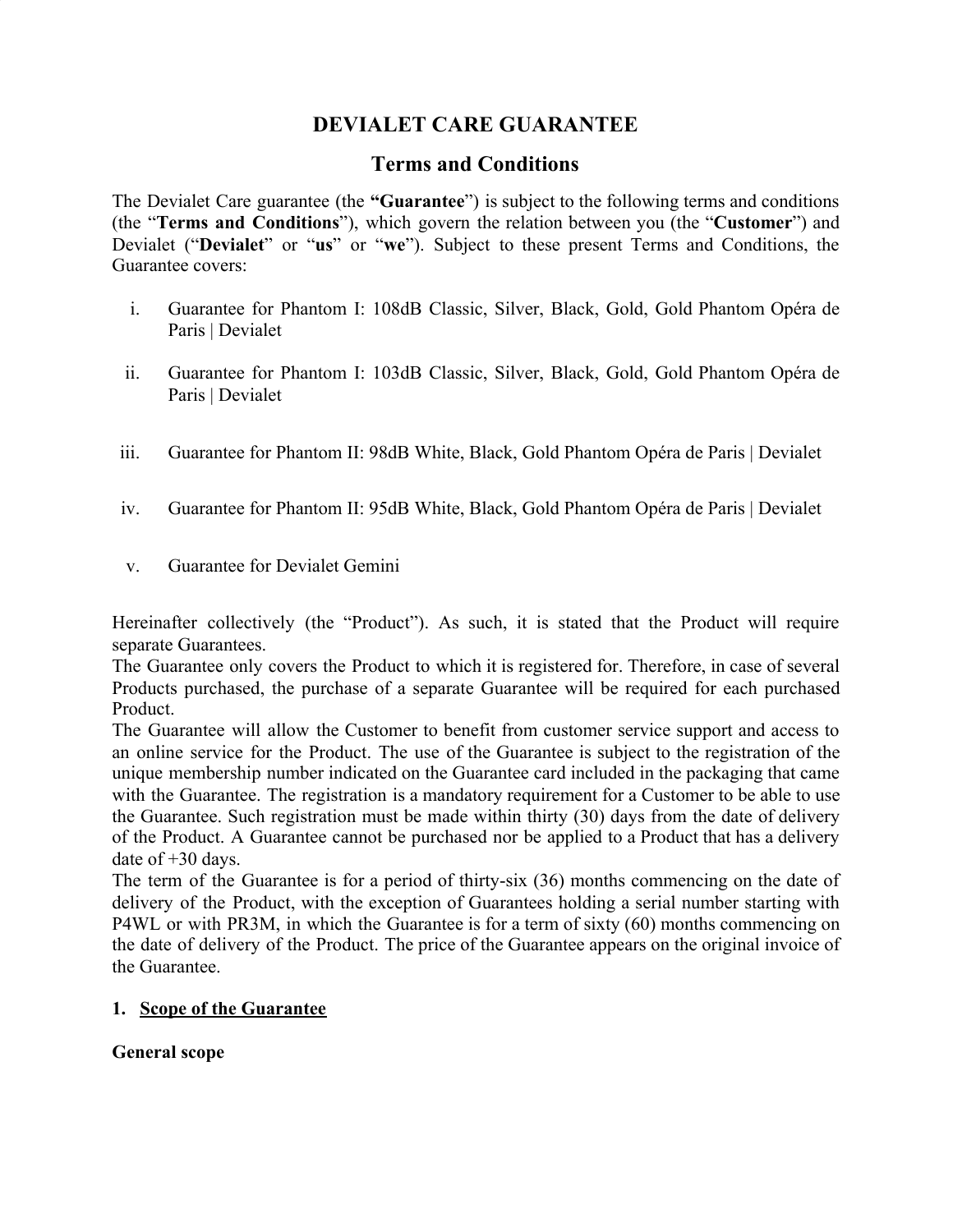The Guarantee will be activated upon the registration of the unique number of the Guarantee membership. As part of the registration process, the Customer will be asked to provide us with the Customer's email address as well as the name of the person appearing on the Devialet Care invoice. The Guarantee includes the repair of one damaged Product or the exchange of one damaged Product with an equivalent Product in terms of functionality and model, the choice between a repair or an exchange of a damaged Product is entirely at the discretion of Devialet. The Guarantee is limited to up to one repair/exchange, upon payment of a repair/exchange fee (the "**Exchange Fee**") by the Customer.

For further information, please refer to the pricing list available on Devialet's Website (the "**Website**").

The Guarantee is only available in the territories to which Devialet sells to through the Website. The list of eligible countries is subject to modification by Devialet. The prices of the Guarantee appearing on Devialet's Website and the Exchange Fee are indicated in the currency of the country of residence of the Customer, all sales taxes included.

The purchase of the Guarantee must be paid in the currency of the country of residence of the Customer (except for the UAE where payments are made in USD) by one of the authorized means of payment offered on the Website.

A repaired/exchanged Product will enjoy the same warranty as the previous Product for the rest of the validity of the Guarantee. Exchanged Products will become the property of Devialet from the day of dispatch of the exchanged Product.

The Guarantee cannot be purchased for nor applied to a Product that is refurbished. The Guarantee cannot be purchased for nor applied to a Product that has been tampered or altered by the Customer or a third party or for any Product purchased from a non-authorized reseller or for a product that is deemed a counterfeit.

In regard to the replacement of battery for a Devialet Gemini product, Devialet adheres to changing the battery in such event where the battery has been diagnosed by Devialet as being defect. Any change of a battery for Devialet Gemini can only be made in a store operated by Devialet. For further information about our Devialet operated stores, see here: https://www.devialet.com/en-eu/store-locator/

#### 2. **Modalities of implementation**

#### Assistance

The Guarantee provides Customers with customer service support and online services. Claims and questions can be addressed to our customer service teams available at <https://help.devialet.com/hc/en-us/requests/new>

## Exchange of Product

A damaged Product can only be repaired/exchanged during the validity period of the Guarantee. The process for a claim includes the process of the Customer contacting Devialet who will diagnose the damage claimed by the Customer. The decision of granting a repair/exchange is at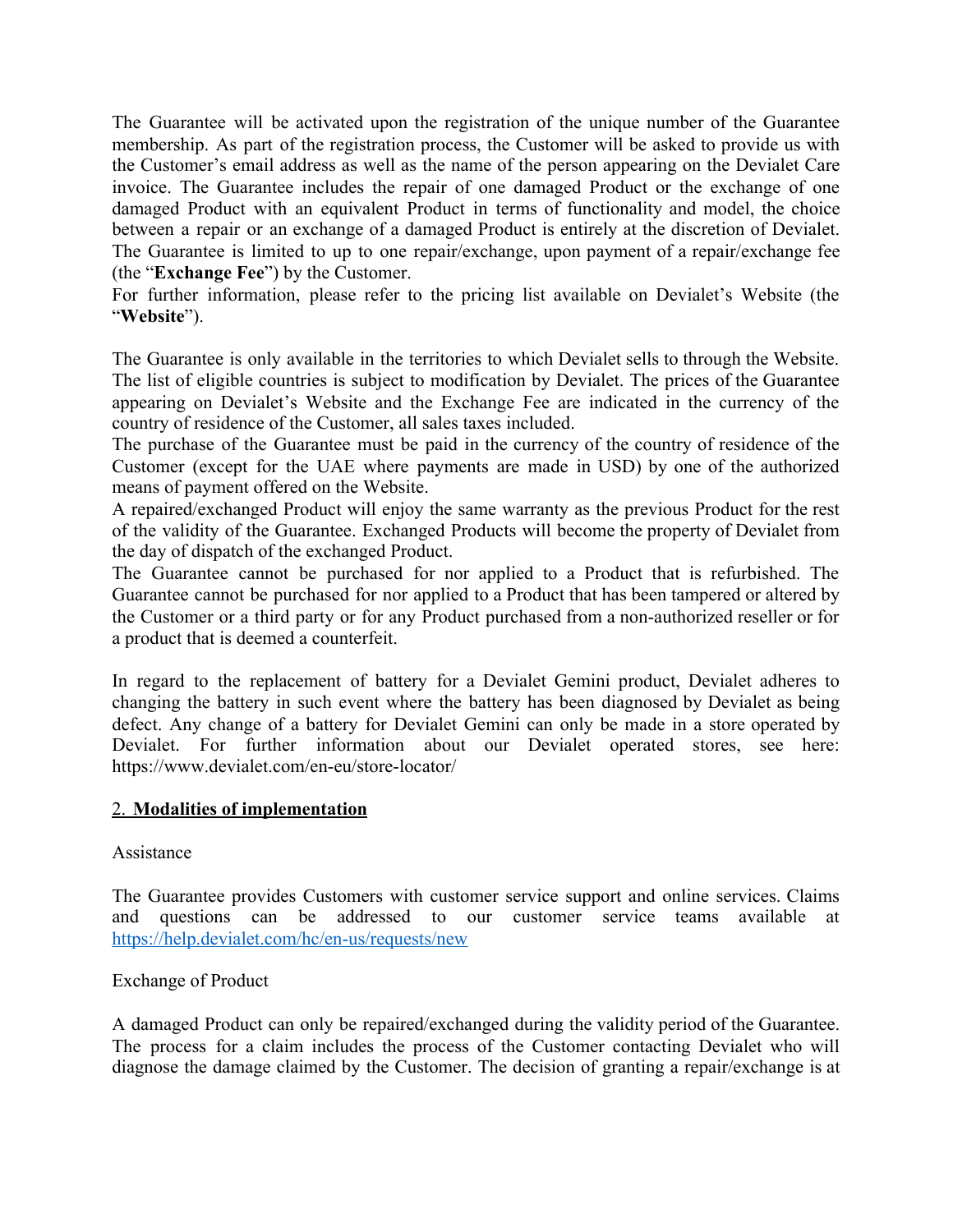the sole discretion of Devialet. In the event where Devialet approves a repair/exchange, Devialet will arrange for the return of the Product to Devialet.

Upon receipt of the Product, Devialet will establish the cause of the damage and based on its decision proceed with the repair/exchange of the Product, subject to a claimed damage not being within one of the exceptions set out in clause 3. Devialet withholds the right to exchange a Product with a refurbished product.

### 3. **Exceptions to the Guarantee**

The Guarantee does not cover:

- Damages caused to the Product as a consequence of a voluntary act by the Customer or a third-party that damages the Product and/or its components;

- Damages related to the appearance of the Product, such as the state of cleanliness of the Product, scratches, bumps; and

- Theft or loss of the Product.

#### 4. **Customer information**

For a claim to be taken into consideration under the Guarantee, the Customer is requested to provide the following information to Devialet:

- − The Guarantee membership number;
- − The serial number of the Product;
- − The proof of purchase of the purchased Guarantee;
- − The proof of purchase of the claimed damaged Product; and
- − The damages found on the Product and the cause of the damages.

If the problem remains unsolved, Devialet will proceed with the repair/exchange of the damaged Product upon receipt of the latter, subject to the claim not being under any of the foregoing exceptions in clause 3.

#### 5. **Transfer of the Guarantee**

The Guarantee and its attached rights are limited to one transfer. A transfer of the rights attached to the Guarantee are irrevocable and permanent. A transfer of the Guarantee and its attached rights are subject to compliance with the following:

(i) the Customer must provide full documentation of the Guarantee (proof of original purchase, documents included in the Guarantee's packaging, membership number);

(ii) the Customer must inform Devialet of the intended transfer by sending an email to customercare@devialet.com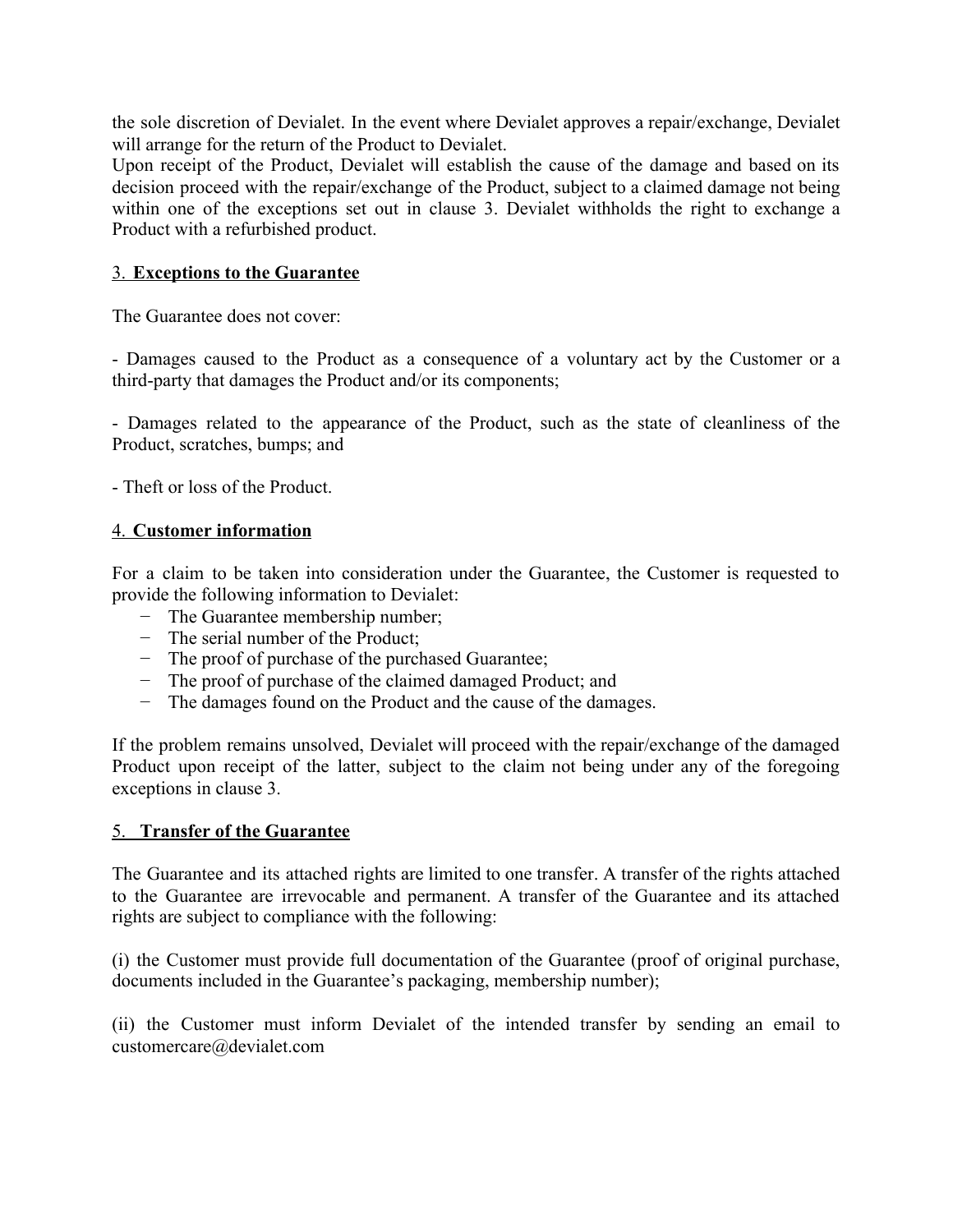Notice of the transfer shall include the membership number, serial number of the Product, proof of original purchase of the Guarantee transferred, full name of the person who will receive the transfer as well as the address, telephone number and email address of the person receiving the transferred Guarantee.

(iii) The receiver of the Guarantee must agree to the Terms & Conditions of the Guarantee prior to the transfer taking place. In the event of a valid transfer, the transferred Guarantee will cover the Product for the remainder of the validity of the Guarantee.

## 6. **Withdrawal of the Guarantee**

The purchase of a Guarantee can be withdrawn within 14 days from the date of delivery of the Guarantee. A valid proof of purchase must be provided for a withdrawal.

The 14-day Day Trial Period applies to a Guarantee that has been bought at the same purchase occasion as the Product. A valid proof of purchase must be provided, such proof of purchase must prove that the purchase date of the Guarantee is the same as the Product.

## 7. **Termination**

Devialet reserves the right to terminate the Guarantee if the repair/exchange of the Product is deemed to be impossible, e.g. in such event where Devialet no longer manufactures the Product. Devialet will in such event provide the Customer with a written notice within thirty (30) days from the receipt of a claim and will proceed with a full reimbursement of the Guarantee.

## 8. **Limitation of Liability**

Devialet shall not be held liable for any loss or damage caused to the Customer or third parties due to the misuse of the Product.

The Customer's statutory rights based on applicable law are not superseded by any limit contained in these Terms and Conditions.

The maximum liability of Devialet shall not exceed the actual purchase price of the Product. In compliance with the previous paragraph, Devialet shall not be liable for any indirect damages suffered by the Customer.

Devialet shall not, in any case, be liable for damages arising out of its control, such as services which are rendered by third-parties for the execution of an order (such as the carrier or the company in charge of online payments).

## 9. **Legal Guarantee**

The rights under the Guarantee do not affect any rights of the Customer under applicable local law and shall not limit consumers rights under applicable local law.

## 10. **General provisions**